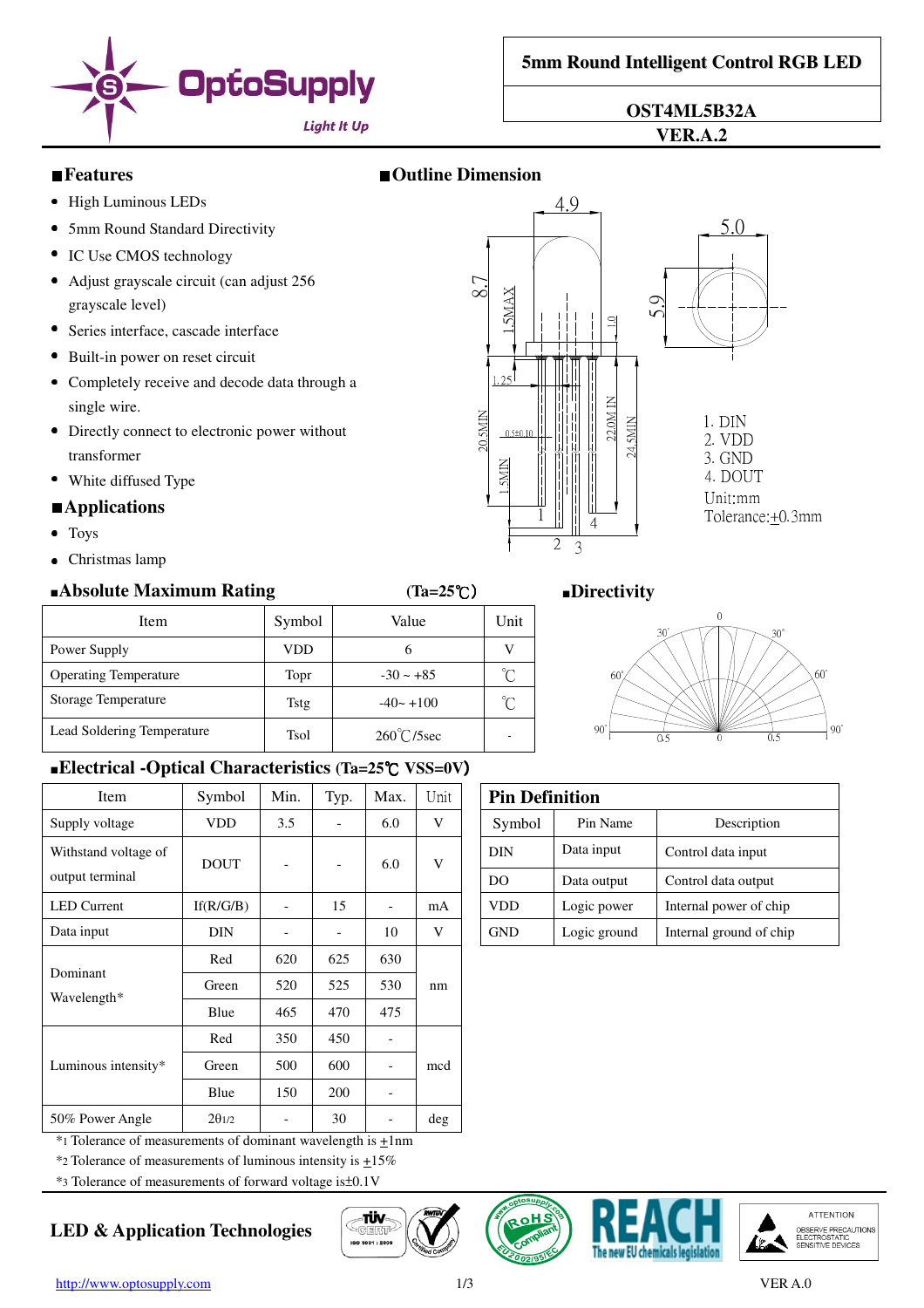

**5mm Round Intelligent Control RGB LED**

# **OST4ML5B32A**

**VER.A.2**

| Item                                                 | Symbol | Min. | Typ.      | Max. | Unit |
|------------------------------------------------------|--------|------|-----------|------|------|
| Supply voltage                                       | VDD    | 3.5  |           | 6.0  | V    |
| High Level and middle level<br>differential pressure | VI1    |      | $0.5*VDD$ |      | V    |
| Middle level and low level differential<br>pressure  | VI2    |      | $0.5*VDD$ |      | V    |

# ■ **DIN** input, **PIN** wave as bellow.



# ■ Data information format

**1. Data format** 



Transmit data is "100101101"

# **\*The pulse width of data 0 or 1 must be between 1 to 100 microseconds (**μ**s)**

# **2. The minimum data unit definition**